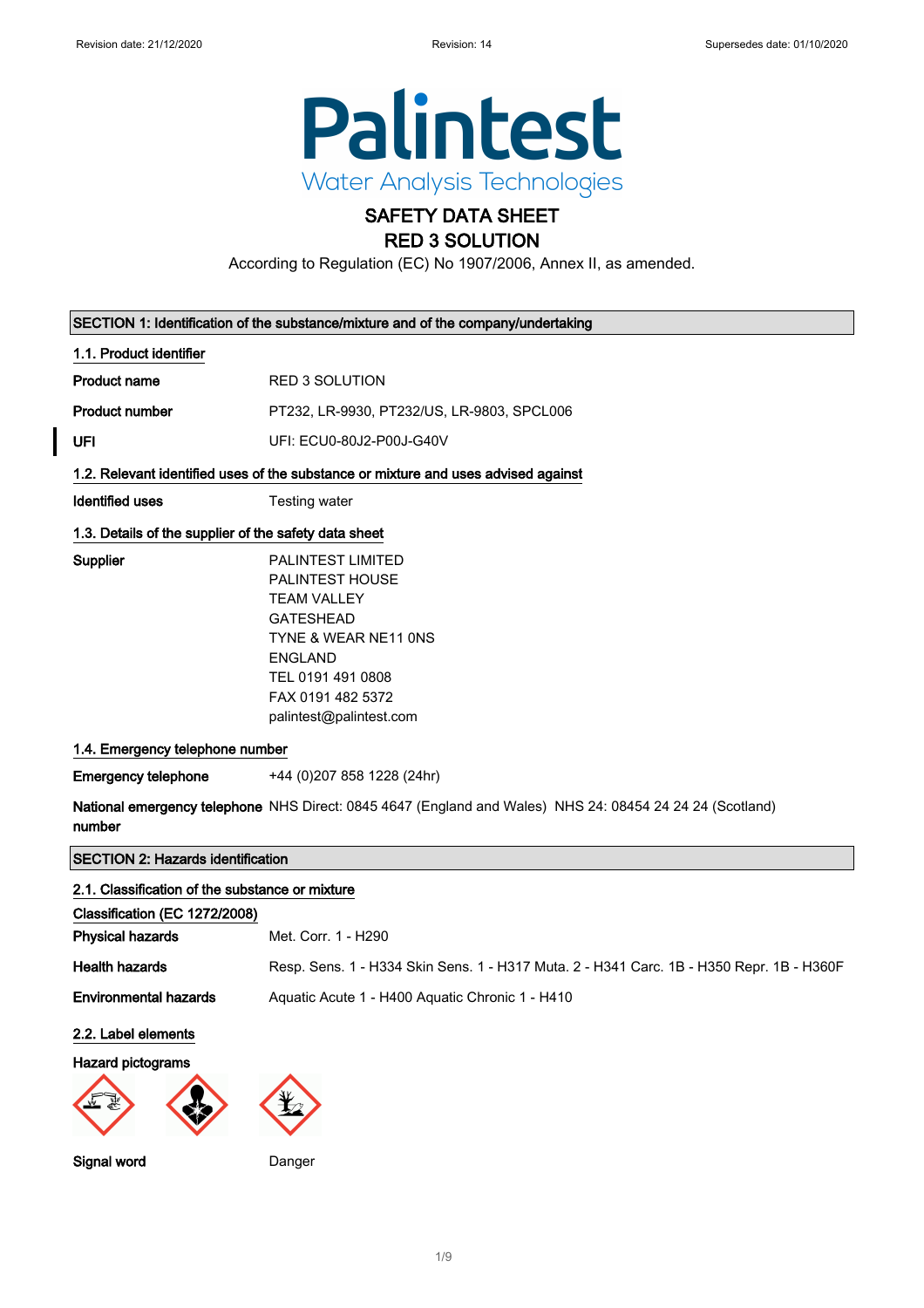| <b>Hazard statements</b>                  | H290 May be corrosive to metals.<br>H334 May cause allergy or asthma symptoms or breathing difficulties if inhaled.<br>H317 May cause an allergic skin reaction.<br>H341 Suspected of causing genetic defects.<br>H350 May cause cancer.<br>H360F May damage fertility.<br>H410 Very toxic to aquatic life with long lasting effects.                                                                                                                                                                                                                                                                                                                                                                                                                                                                                                                        |
|-------------------------------------------|--------------------------------------------------------------------------------------------------------------------------------------------------------------------------------------------------------------------------------------------------------------------------------------------------------------------------------------------------------------------------------------------------------------------------------------------------------------------------------------------------------------------------------------------------------------------------------------------------------------------------------------------------------------------------------------------------------------------------------------------------------------------------------------------------------------------------------------------------------------|
| <b>Precautionary statements</b>           | P202 Do not handle until all safety precautions have been read and understood.<br>P234 Keep only in original packaging.<br>P302+P352 IF ON SKIN: Wash with plenty of water.<br>P304+P340 IF INHALED: Remove person to fresh air and keep comfortable for breathing.<br>P333+P313 If skin irritation or rash occurs: Get medical advice/attention.<br>P501 Dispose of contents/ container in accordance with local regulations.                                                                                                                                                                                                                                                                                                                                                                                                                               |
| Contains                                  | <b>COBALT DICHLORIDE</b>                                                                                                                                                                                                                                                                                                                                                                                                                                                                                                                                                                                                                                                                                                                                                                                                                                     |
| Supplementary precautionary<br>statements | P201 Obtain special instructions before use.<br>P261 Avoid breathing vapour/ spray.<br>P272 Contaminated work clothing should not be allowed out of the workplace.<br>P273 Avoid release to the environment.<br>P280 Wear protective gloves/ protective clothing/ eye protection/ face protection.<br>P284 [In case of inadequate ventilation] wear respiratory protection.<br>P308+P313 IF exposed or concerned: Get medical advice/ attention.<br>P321 Specific treatment (see medical advice on this label).<br>P342+P311 If experiencing respiratory symptoms: Call a POISON CENTER/ doctor.<br>P362+P364 Take off contaminated clothing and wash it before reuse.<br>P390 Absorb spillage to prevent material damage.<br>P391 Collect spillage.<br>P405 Store locked up.<br>P406 Store in a corrosion-resistant container with a resistant inner liner. |

### 2.3. Other hazards

This substance is not classified as PBT or vPvB according to current EU criteria.

## SECTION 3: Composition/information on ingredients

### 3.2. Mixtures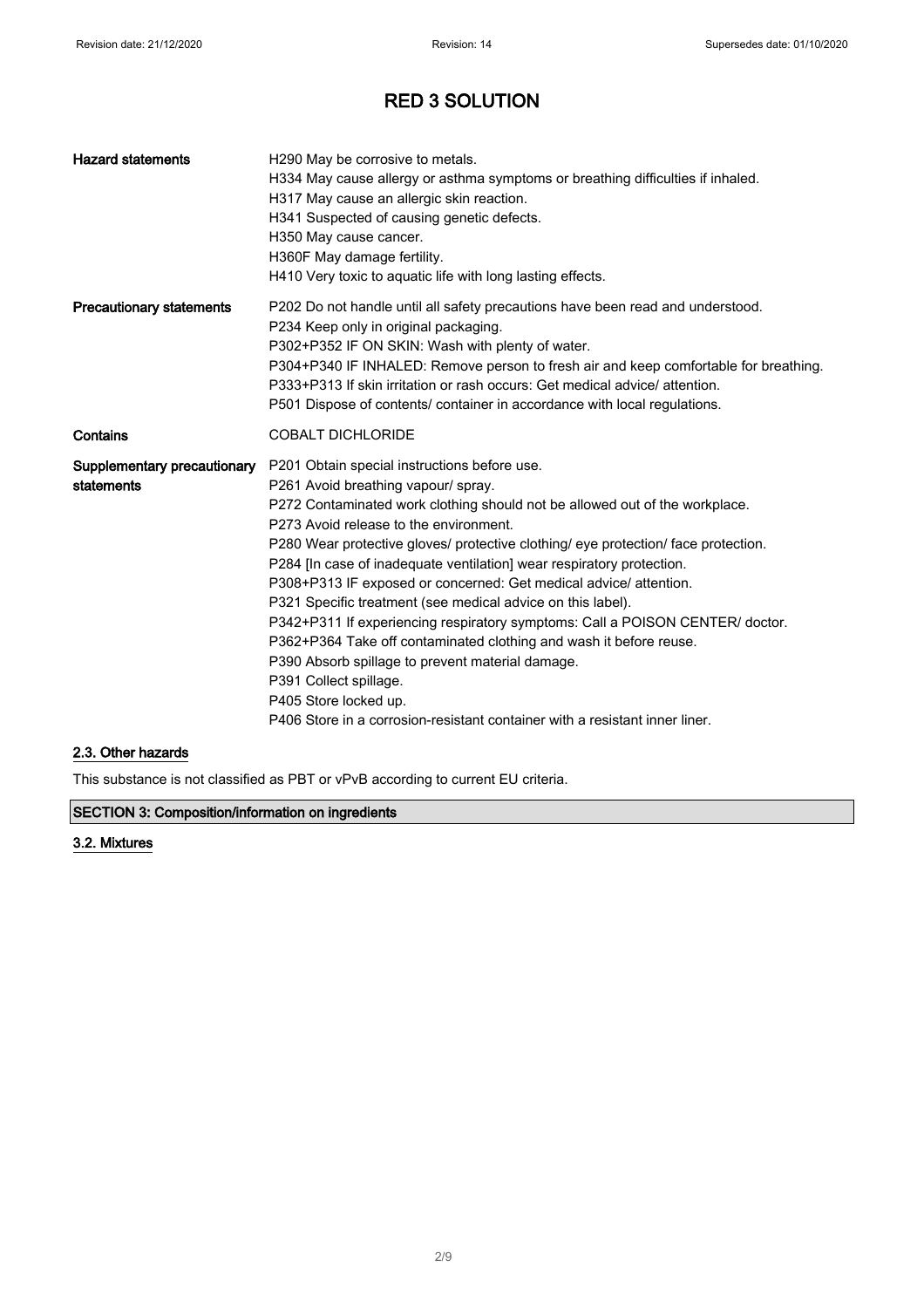# COBALT DICHLORIDE 3-5% and 3-5% and 3-5% and 3-5% and 3-5% and 3-5% and 3-5% and 3-5% and 3-5% and 3-5% and 3-CAS number: 7646-79-9 EC number: 231-589-4 REACH registration number: 01- 2119517584-37-XXXX  $M$  factor (Acute) = 10 M factor (Chronic) = 10 Substance of very high concern (SVHC).This product is/contains a substance that is included in REGULATION (EC) No 1907/2006 (REACH) ANNEX XVII - RESTRICTIONS ON THE MANUFACTURE, PLACING ON THE MARKET AND USE OF CERTAIN DANGEROUS SUBSTANCES, MIXTURES AND ARTICLES. Classification Acute Tox. 4 - H302 Resp. Sens. 1 - H334 Skin Sens. 1 - H317 Muta. 2 - H341 Carc. 1B - H350i Repr. 1B - H360F Aquatic Acute 1 - H400 Aquatic Chronic 1 - H410 HYDROCHLORIC ACID 37%  $\sim$ CAS number: 7647-01-0 EC number: 231-595-7 REACH registration number: 01- 2119484862-27-XXXX Classification Met. Corr. 1 - H290 Skin Corr. 1B - H314 Eye Dam. 1 - H318 STOT SE 3 - H335 The Full Text for all R-Phrases and Hazard Statements are Displayed in Section 16. Composition comments This product contains a substance that is a SVHC. When handled correctly, undamaged units represent no danger. SECTION 4: First aid measures 4.1. Description of first aid measures General information **When handled correctly, undamaged units represent no danger.** Inhalation Move affected person to fresh air and keep warm and at rest in a position comfortable for breathing. Ingestion **Rinse mouth thoroughly with water. Give plenty of water to drink. Keep affected person under** observation. Get medical attention if any discomfort continues. Show this Safety Data Sheet to the medical personnel. Skin contact **Wash skin thoroughly with soap and water.** Get medical attention promptly if symptoms occur after washing. Eye contact **Rinse immediately with plenty of water. Remove any contact lenses and open eyelids wide** apart. Continue to rinse for at least 15 minutes. Get medical attention if irritation persists after

### 4.2. Most important symptoms and effects, both acute and delayed

washing. Show this Safety Data Sheet to the medical personnel.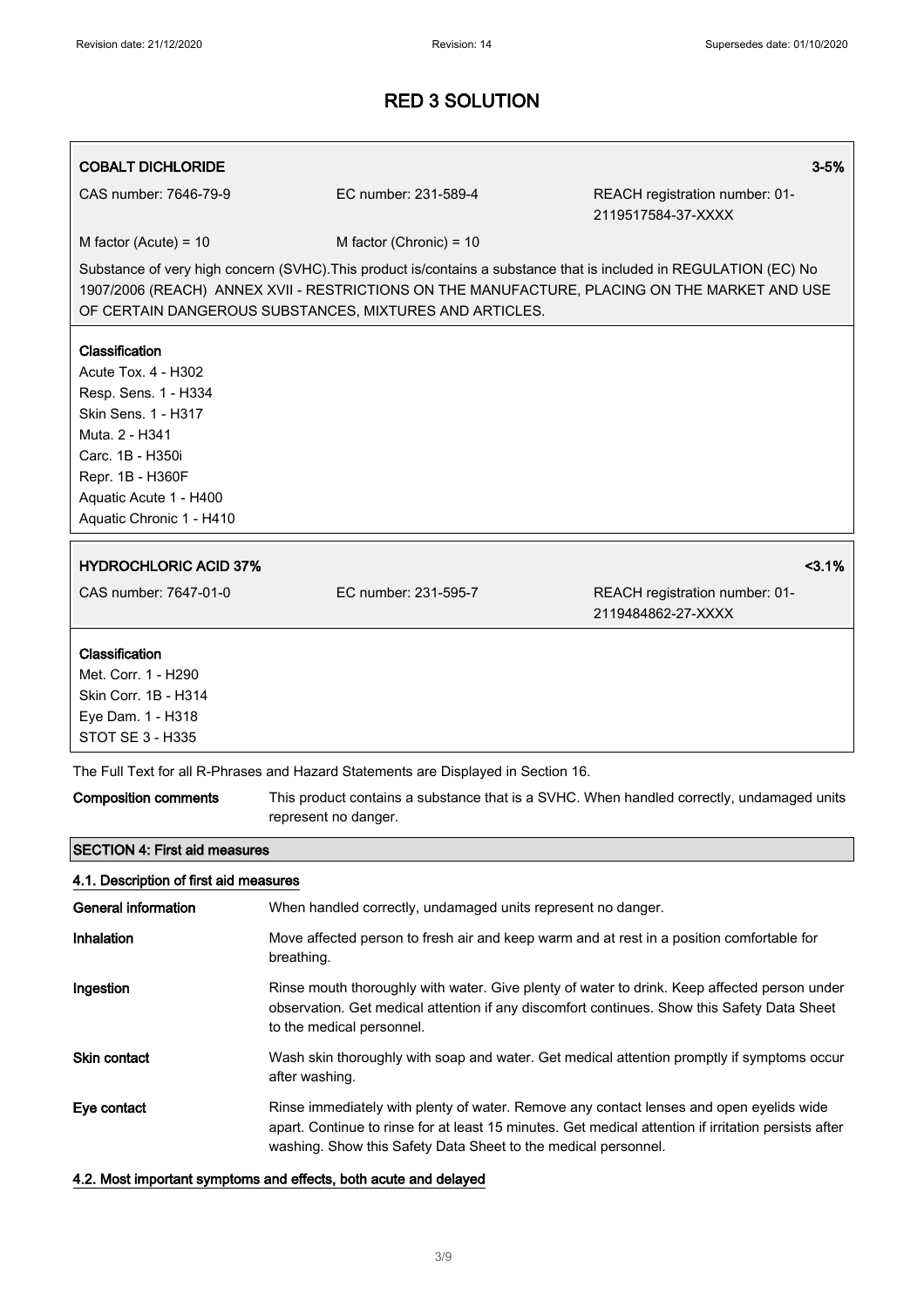| <b>General information</b>                                 | The severity of the symptoms described will vary dependent on the concentration and the<br>length of exposure.                                                                                                                                                                                                               |
|------------------------------------------------------------|------------------------------------------------------------------------------------------------------------------------------------------------------------------------------------------------------------------------------------------------------------------------------------------------------------------------------|
| Inhalation                                                 | May cause respiratory irritation.                                                                                                                                                                                                                                                                                            |
| Ingestion                                                  | May cause irritation.                                                                                                                                                                                                                                                                                                        |
| <b>Skin contact</b>                                        | Prolonged contact may cause burns.                                                                                                                                                                                                                                                                                           |
| Eye contact                                                | May cause severe eye irritation.                                                                                                                                                                                                                                                                                             |
|                                                            | 4.3. Indication of any immediate medical attention and special treatment needed                                                                                                                                                                                                                                              |
| Notes for the doctor                                       | Treat symptomatically.                                                                                                                                                                                                                                                                                                       |
| <b>SECTION 5: Firefighting measures</b>                    |                                                                                                                                                                                                                                                                                                                              |
| 5.1. Extinguishing media                                   |                                                                                                                                                                                                                                                                                                                              |
| Suitable extinguishing media                               | Use fire-extinguishing media suitable for the surrounding fire.                                                                                                                                                                                                                                                              |
| 5.2. Special hazards arising from the substance or mixture |                                                                                                                                                                                                                                                                                                                              |
| <b>Hazardous combustion</b><br>products                    | Heating may generate the following products: Toxic and corrosive gases or vapours.                                                                                                                                                                                                                                           |
| 5.3. Advice for firefighters                               |                                                                                                                                                                                                                                                                                                                              |
| Protective actions during<br>firefighting                  | No specific firefighting precautions known.                                                                                                                                                                                                                                                                                  |
| <b>SECTION 6: Accidental release measures</b>              |                                                                                                                                                                                                                                                                                                                              |
|                                                            | 6.1. Personal precautions, protective equipment and emergency procedures                                                                                                                                                                                                                                                     |
| <b>Personal precautions</b>                                | Wear protective clothing as described in Section 8 of this safety data sheet.                                                                                                                                                                                                                                                |
| 6.2. Environmental precautions                             |                                                                                                                                                                                                                                                                                                                              |
| <b>Environmental precautions</b>                           | Not considered to be a significant hazard due to the small quantities used. However, large or<br>frequent spills may have hazardous effects on the environment.                                                                                                                                                              |
| 6.3. Methods and material for containment and cleaning up  |                                                                                                                                                                                                                                                                                                                              |
| Methods for cleaning up                                    | Absorb in vermiculite, dry sand or earth and place into containers. Wear suitable protective<br>equipment, including gloves, goggles/face shield, respirator, boots, clothing or apron, as<br>appropriate. Collect and place in suitable waste disposal containers and seal securely. For<br>waste disposal, see Section 13. |
| 6.4. Reference to other sections                           |                                                                                                                                                                                                                                                                                                                              |
| Reference to other sections                                | Wear protective clothing as described in Section 8 of this safety data sheet.                                                                                                                                                                                                                                                |
| <b>SECTION 7: Handling and storage</b>                     |                                                                                                                                                                                                                                                                                                                              |
| 7.1. Precautions for safe handling                         |                                                                                                                                                                                                                                                                                                                              |
| Usage precautions                                          | Good personal hygiene procedures should be implemented. When handled correctly,<br>undamaged units represent no danger.                                                                                                                                                                                                      |
|                                                            | 7.2. Conditions for safe storage, including any incompatibilities                                                                                                                                                                                                                                                            |
| <b>Storage precautions</b>                                 | Keep separate from food, feedstuffs, fertilisers and other sensitive material. Store in tightly-<br>closed, original container in a dry and cool place.                                                                                                                                                                      |
| 7.3. Specific end use(s)                                   |                                                                                                                                                                                                                                                                                                                              |
| Specific end use(s)                                        | The identified uses for this product are detailed in Section 1.2.                                                                                                                                                                                                                                                            |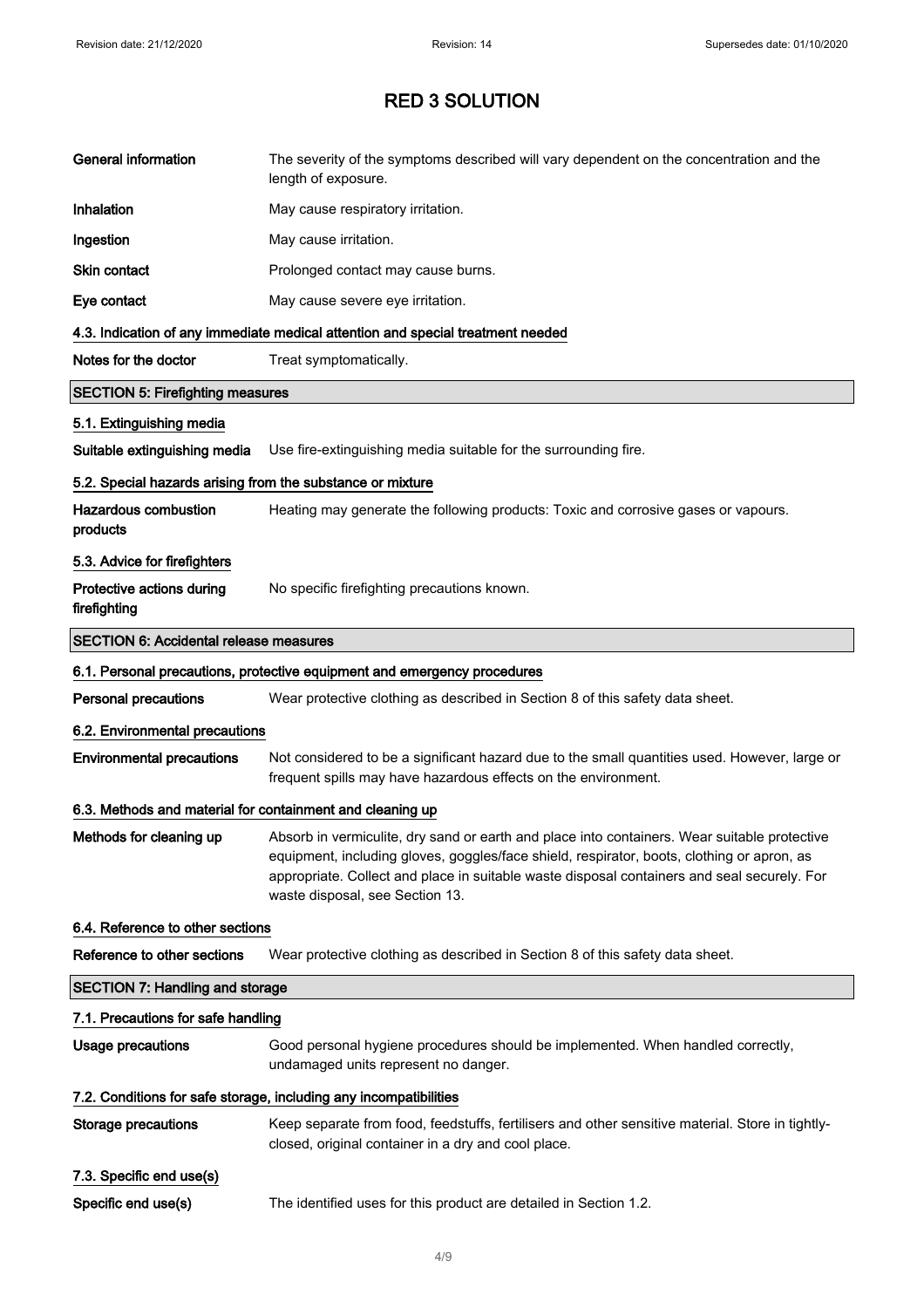### SECTION 8: Exposure controls/Personal protection

#### 8.1. Control parameters

#### Occupational exposure limits

#### COBALT DICHLORIDE

Long-term exposure limit (8-hour TWA): WEL 0,1 mg/m<sup>3</sup> Carc, Sen as Co

#### HYDROCHLORIC ACID 37%

Long-term exposure limit (8-hour TWA): WEL 1 ppm 2 mg/m<sup>3</sup> gas and aerosol mists Short-term exposure limit (15-minute): WEL 5 ppm 8 mg/m<sup>3</sup> gas and aerosol mists

WEL = Workplace Exposure Limit.

Carc = Capable of causing cancer and/or heritable genetic damage.

Sen = Capable of causing occupational asthma.

Ingredient comments OES = Occupational Exposure Standard. MEL = Maximum Exposure Limit. ACGIH = US Standard.

#### 8.2. Exposure controls

| Protective equipment |  |
|----------------------|--|
|                      |  |

| Eye/face protection                                        | Eyewear complying with an approved standard should be worn if a risk assessment indicates<br>eye contact is possible. The following protection should be worn: Chemical splash goggles.               |  |
|------------------------------------------------------------|-------------------------------------------------------------------------------------------------------------------------------------------------------------------------------------------------------|--|
| Hand protection                                            | It is recommended that chemical-resistant, impervious gloves are worn. It is recommended<br>that gloves are made of the following material: Nitrile rubber.                                           |  |
| Hygiene measures                                           | No specific hygiene procedures recommended but good personal hygiene practices should<br>always be observed when working with chemical products. Wash promptly if skin becomes<br>contaminated.       |  |
| <b>Respiratory protection</b>                              | Due to the physical nature of this product, exposure by this route is unlikely. No specific<br>recommendations. Respiratory protection may be required if excessive airborne<br>contamination occurs. |  |
| <b>SECTION 9: Physical and chemical properties</b>         |                                                                                                                                                                                                       |  |
| 9.1. Information on basic physical and chemical properties |                                                                                                                                                                                                       |  |
| Appearance                                                 | Liquid.                                                                                                                                                                                               |  |
| Colour                                                     | Red.                                                                                                                                                                                                  |  |
| 9.2. Other information                                     |                                                                                                                                                                                                       |  |

Other information No data available.

#### SECTION 10: Stability and reactivity

10.1. Reactivity

Reactivity There are no known reactivity hazards associated with this product.

#### 10.2. Chemical stability

Stability Stable under the prescribed storage conditions.

10.3. Possibility of hazardous reactions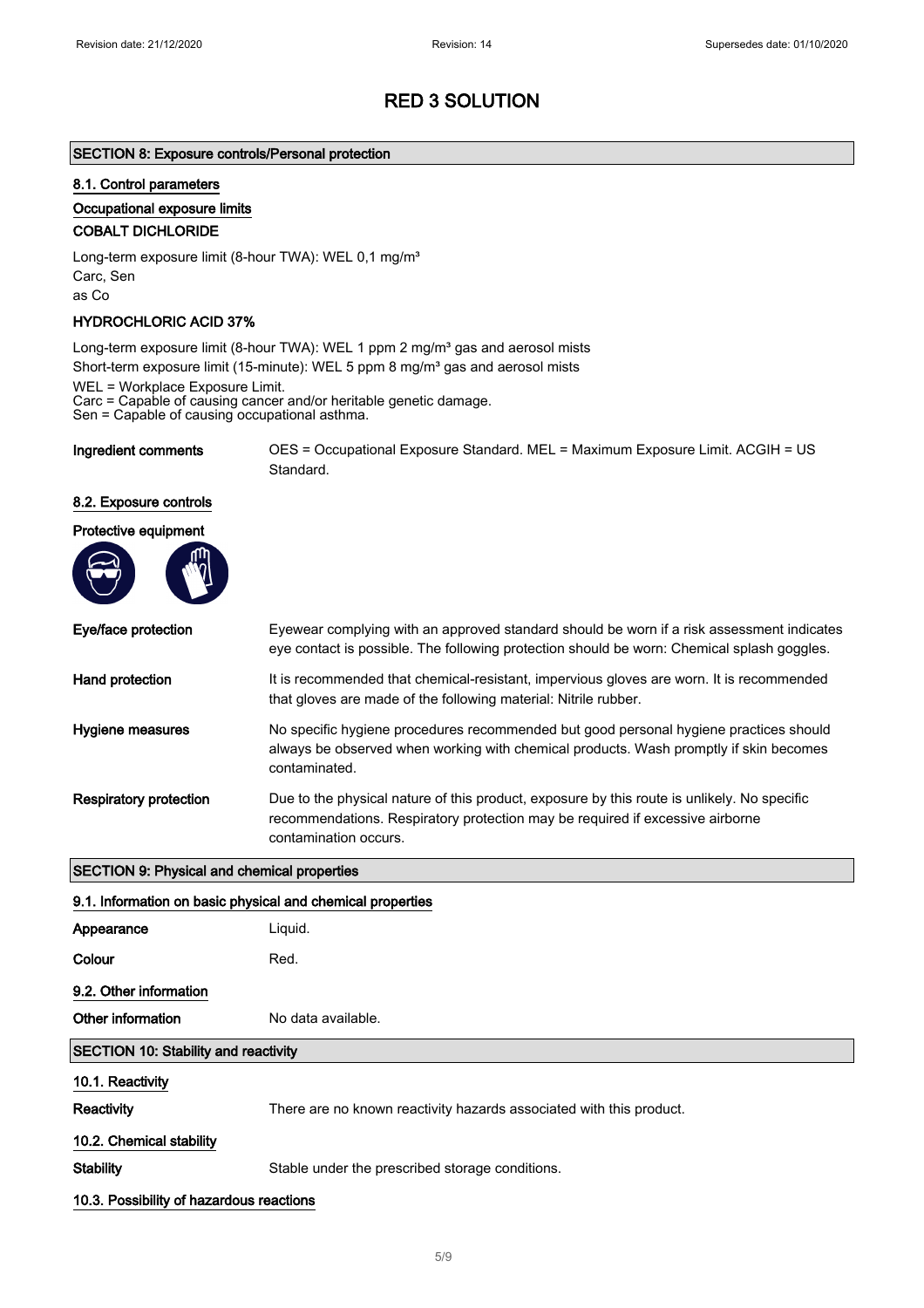| Possibility of hazardous<br>reactions        | No data available.                                                                                                                                                                                               |
|----------------------------------------------|------------------------------------------------------------------------------------------------------------------------------------------------------------------------------------------------------------------|
| 10.4. Conditions to avoid                    |                                                                                                                                                                                                                  |
| Conditions to avoid                          | There are no known conditions that are likely to result in a hazardous situation.                                                                                                                                |
| 10.5. Incompatible materials                 |                                                                                                                                                                                                                  |
| Materials to avoid                           | No specific material or group of materials is likely to react with the product to produce a<br>hazardous situation.                                                                                              |
| 10.6. Hazardous decomposition products       |                                                                                                                                                                                                                  |
| Hazardous decomposition<br>products          | There are no anticipated hazardous decomposition products associated with this material.                                                                                                                         |
| <b>SECTION 11: Toxicological information</b> |                                                                                                                                                                                                                  |
| 11.1. Information on toxicological effects   |                                                                                                                                                                                                                  |
| <b>Toxicological effects</b>                 | This product is toxic. Suspected of causing genetic defects. May cause cancer. May cause<br>cancer by inhalation. May damage fertility if swallowed. May damage the unborn child if<br>swallowed.                |
| Other health effects                         | May cause allergy or asthma symptoms or breathing difficulties if inhaled. May cause an<br>allergic skin reaction. May cause skin irritation. May cause serious eye damage. May cause<br>respiratory irritation. |
| Acute toxicity - oral                        |                                                                                                                                                                                                                  |
| Summary                                      | May be harmful if swallowed. May damage fertility if swallowed. May damage the unborn child<br>if swallowed.                                                                                                     |
| ATE oral (mg/kg)                             | 16,724.89                                                                                                                                                                                                        |
| Acute toxicity - dermal<br>Summary           | May cause skin irritation. May cause an allergic skin reaction.                                                                                                                                                  |
| Acute toxicity - inhalation                  |                                                                                                                                                                                                                  |
| Summary                                      | May cause allergy or asthma symptoms or breathing difficulties if inhaled. May cause cancer<br>by inhalation. May cause respiratory irritation.                                                                  |
| Skin corrosion/irritation<br>Summary         | May cause skin irritation.                                                                                                                                                                                       |
| Serious eye damage/irritation<br>Summary     | May cause serious eye damage.                                                                                                                                                                                    |
| <b>Respiratory sensitisation</b><br>Summary  | May cause allergy or asthma symptoms or breathing difficulties if inhaled.                                                                                                                                       |
| Germ cell mutagenicity<br>Summary            | Suspected of causing genetic defects.                                                                                                                                                                            |
| Carcinogenicity<br>Summary                   | Contains a substance/a group of substances which may cause cancer. May cause cancer by<br>inhalation.                                                                                                            |
| Reproductive toxicity<br>Summary             | May damage fertility if swallowed. May damage the unborn child if swallowed.                                                                                                                                     |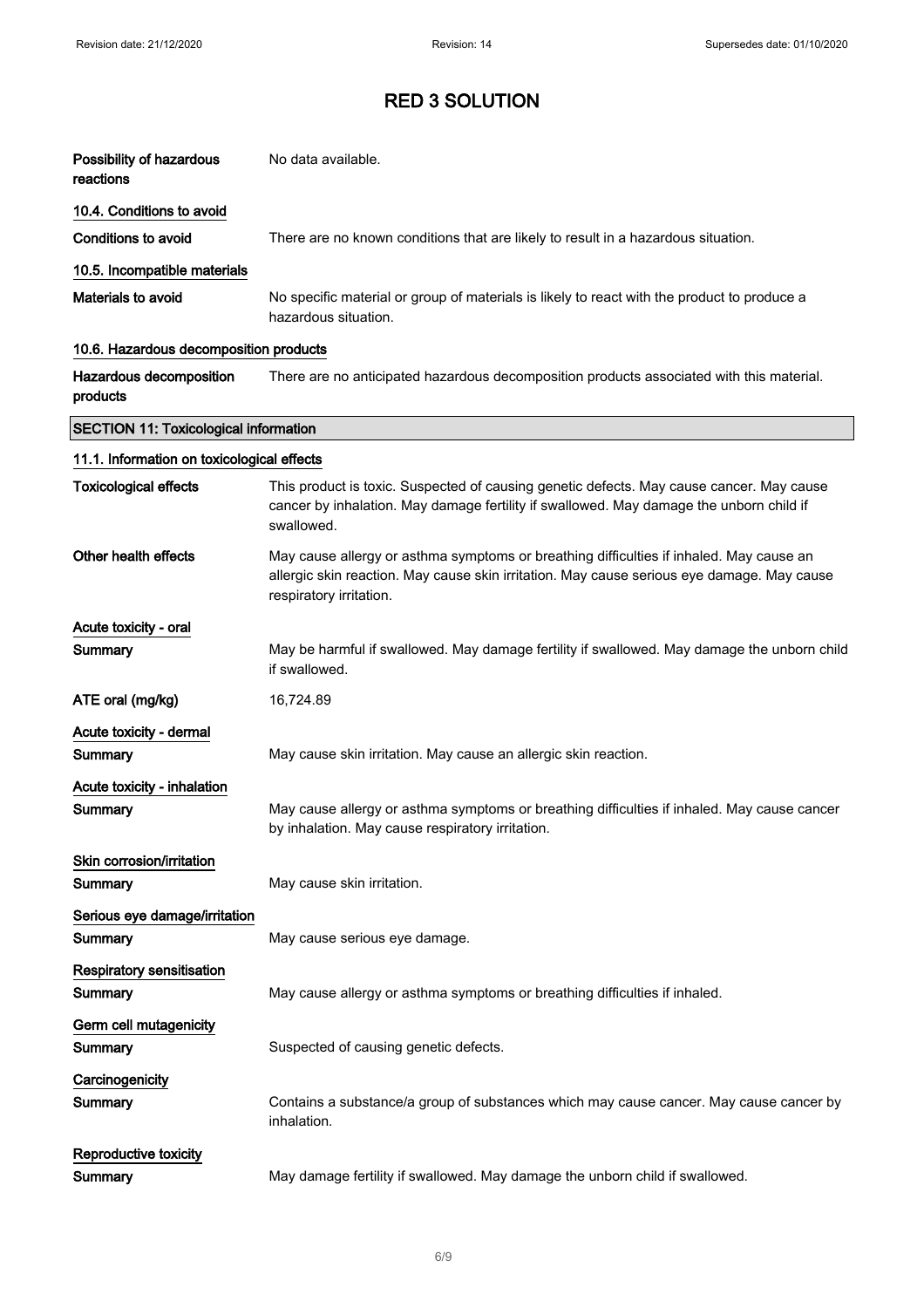| Inhalation                                 | May cause allergy or asthma symptoms or breathing difficulties if inhaled. May cause<br>respiratory irritation. May cause cancer by inhalation.                                      |
|--------------------------------------------|--------------------------------------------------------------------------------------------------------------------------------------------------------------------------------------|
| Ingestion                                  | May be harmful if swallowed. May damage fertility if swallowed. May damage the unborn child<br>if swallowed.                                                                         |
| Skin contact                               | May cause an allergic skin reaction. May cause skin irritation.                                                                                                                      |
| Eye contact                                | May cause serious eye damage.                                                                                                                                                        |
| <b>SECTION 12: Ecological information</b>  |                                                                                                                                                                                      |
| Ecotoxicity                                | The product contains substances which are toxic to aquatic organisms and which may cause<br>long-term adverse effects in the aquatic environment.                                    |
| 12.1. Toxicity                             |                                                                                                                                                                                      |
| <b>Toxicity</b>                            | The product contains a substance which is harmful to aquatic organisms and which may<br>cause long-term adverse effects in the aquatic environment. Very toxic to aquatic organisms. |
| 12.2. Persistence and degradability        |                                                                                                                                                                                      |
|                                            | Persistence and degradability There are no data on the degradability of this product.                                                                                                |
| 12.3. Bioaccumulative potential            |                                                                                                                                                                                      |
| <b>Bioaccumulative potential</b>           | No data available on bioaccumulation.                                                                                                                                                |
| 12.4. Mobility in soil                     |                                                                                                                                                                                      |
| <b>Mobility</b>                            | The product is water-soluble and may spread in water systems.                                                                                                                        |
| 12.5. Results of PBT and vPvB assessment   |                                                                                                                                                                                      |
| Results of PBT and vPvB<br>assessment      | This substance is not classified as PBT or vPvB according to current EU criteria.                                                                                                    |
| 12.6. Other adverse effects                |                                                                                                                                                                                      |
| Other adverse effects                      | Not applicable.                                                                                                                                                                      |
| <b>SECTION 13: Disposal considerations</b> |                                                                                                                                                                                      |
| 13.1. Waste treatment methods              |                                                                                                                                                                                      |
| <b>Disposal methods</b>                    | Dispose of waste to licensed waste disposal site in accordance with the requirements of the<br>local Waste Disposal Authority.                                                       |
| <b>SECTION 14: Transport information</b>   |                                                                                                                                                                                      |
| General                                    | As supplied, this product is consigned under the Excepted Quantities provisions. When<br>handled correctly, undamaged units represent no danger.                                     |
| 14.1. UN number                            |                                                                                                                                                                                      |
| UN No. (ADR/RID)                           | 1789                                                                                                                                                                                 |
| UN No. (IMDG)                              | 1789                                                                                                                                                                                 |
| UN No. (ICAO)                              | 1789                                                                                                                                                                                 |
| UN No. (ADN)                               | 1789                                                                                                                                                                                 |
| 14.2. UN proper shipping name              |                                                                                                                                                                                      |
| Proper shipping name<br>(ADR/RID)          | <b>HYDROCHLORIC ACID</b>                                                                                                                                                             |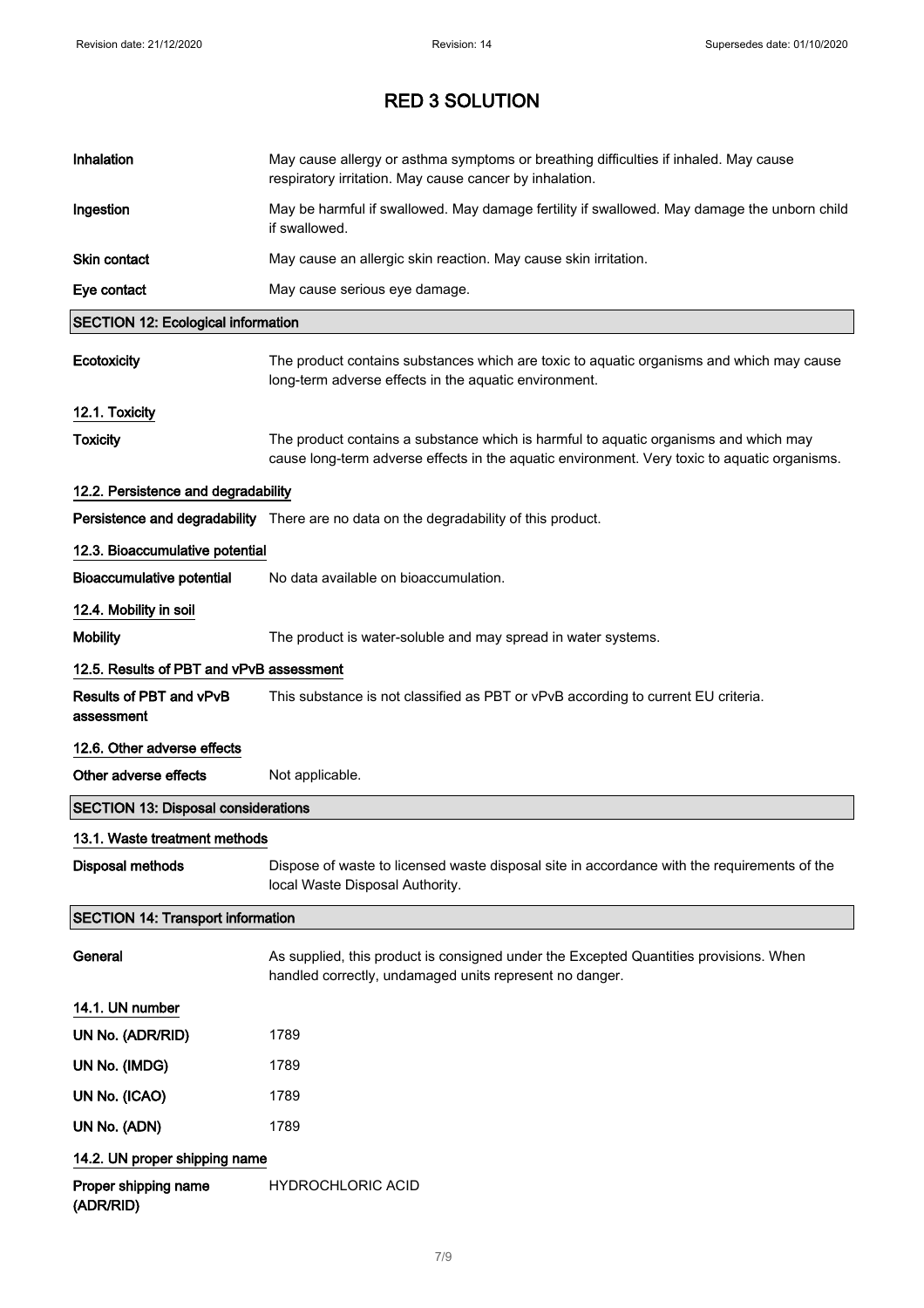| <b>Proper shipping name (IMDG)</b> HYDROCHLORIC ACID |                |
|------------------------------------------------------|----------------|
| Proper shipping name (ICAO) HYDROCHLORIC ACID        |                |
| Proper shipping name (ADN) HYDROCHLORIC ACID         |                |
| 14.3. Transport hazard class(es)                     |                |
| <b>ADR/RID class</b>                                 | 8              |
| <b>ADR/RID classification code</b>                   | C <sub>1</sub> |
| ADR/RID label                                        | 8              |
| <b>IMDG class</b>                                    | 8              |
| ICAO class/division                                  | 8              |
| ADN class                                            | 8              |

Transport labels



| 14.4. Packing group    |   |
|------------------------|---|
| ADR/RID packing group  | Ш |
| IMDG packing group     | Ш |
| ICAO packing group     | Ш |
| ADN packing group<br>Ш |   |
|                        |   |

## 14.5. Environmental hazards

Environmentally hazardous substance/marine pollutant



### 14.6. Special precautions for user

| <b>IMDG Code segregation</b><br>group                           | 1. Acids |
|-----------------------------------------------------------------|----------|
| EmS                                                             | F-A. S-B |
| ADR transport category                                          | 3        |
| <b>Emergency Action Code</b>                                    | 2R       |
| <b>Hazard Identification Number</b><br>(ADR/RID)                | 80       |
| Tunnel restriction code                                         | (E)      |
| 14.7. Transport in bulk according to Annex II of MARPOL and the |          |
| Transport in bulk according to Not applicable.                  |          |

## 1BC Code

Annex II of MARPOL 73/78 and the IBC Code

SECTION 15: Regulatory information

15.1. Safety, health and environmental regulations/legislation specific for the substance or mixture